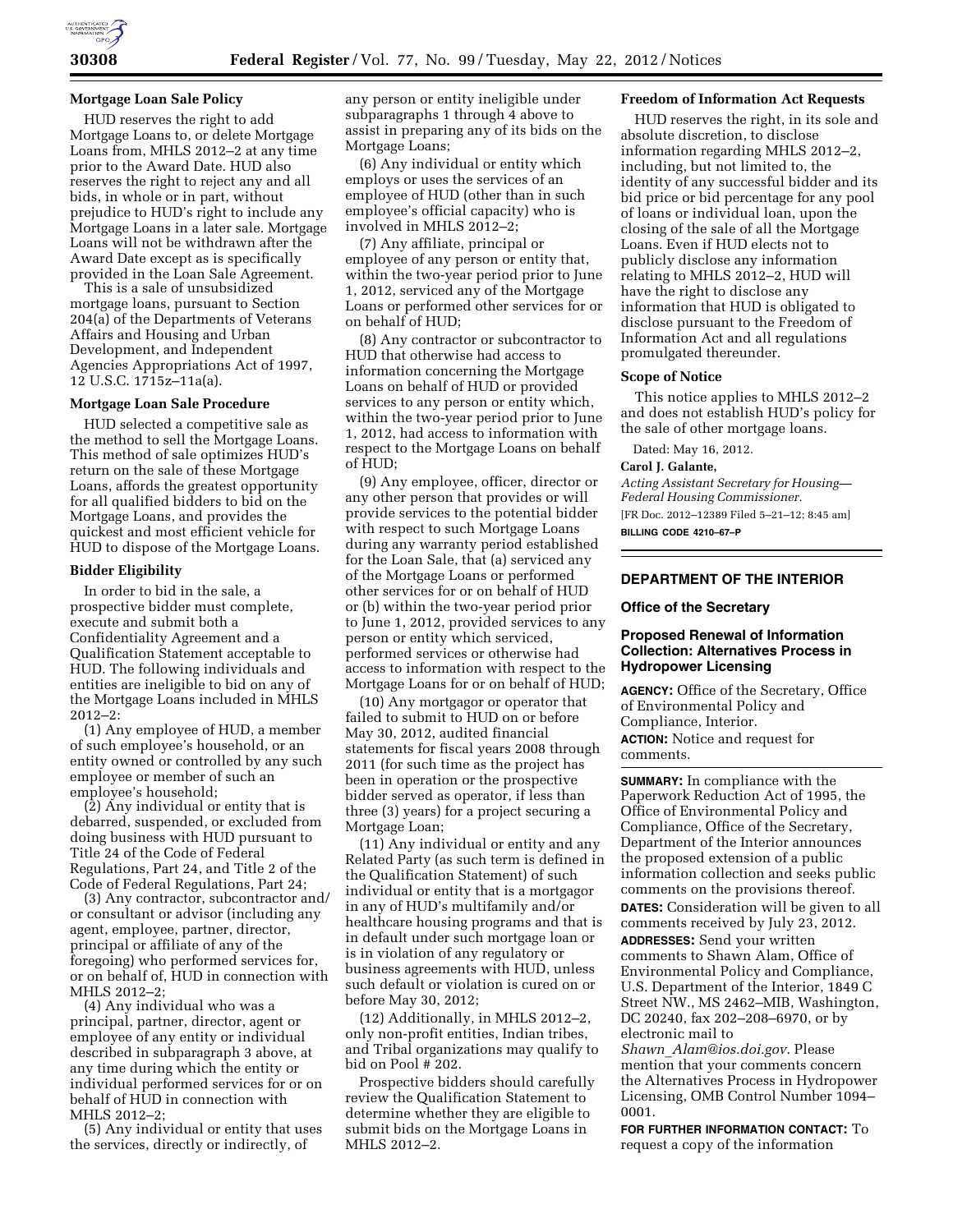collection request, any explanatory information and related forms, contact Shawn Alam, Office of Environmental Policy and Compliance, U.S. Department of the Interior, 1849 C Street NW., MS 2462–MIB, Washington, DC 20240, phone 202–208–5465, fax 202– 208–6970, or by electronic mail to *Shawn*\_*[Alam@ios.doi.gov](mailto:Shawn_Alam@ios.doi.gov)*.

# **SUPPLEMENTARY INFORMATION:**

#### **I. Abstract**

This notice is for renewal of information collection.

The Office of Management and Budget (OMB) regulations at 5 CFR part 1320, which implement the Paperwork Reduction Act of 1995, 44 U.S.C. 3501 *et seq.,* require that interested members of the public and affected agencies have an opportunity to comment on information collection and recordkeeping activities (see 5 CFR 1320.8 (d)).

On November 14, 2005, the Departments of Agriculture, the Interior, and Commerce published regulations at 7 CFR part 1, 43 CFR part 45, and 50 CFR part 221 to implement section 241 of the Energy Policy Act of 2005 (EPAct), Public Law 109–58, which the President signed into law on August 8, 2005. Section 241 of the EPAct adds a new section 33 to the Federal Power Act (FPA), 16 U.S.C. 823d, that allows the license applicant or any other party to the license proceeding to propose an alternative to a condition or prescription that one or more of the Departments develop for inclusion in a hydropower license issued by the Federal Energy Regulatory Commission (FERC) under the FPA. This provision requires that the Departments of Agriculture, the Interior, and Commerce collect the information covered by 1094–0001.

Under FPA section 33, the Secretary of the Department involved must accept the proposed alternative if the Secretary determines, based on substantial evidence provided by a party to the license proceeding or otherwise available to the Secretary, (a) that the alternative condition provides for the adequate protection and utilization of the reservation, or that the alternative prescription will be no less protective than the fishway initially proposed by the Secretary, and (b) that the alternative will either cost significantly less to implement or result in improved operation of the project works for electricity production.

In order to make this determination, the regulations require that all of the following information be collected: (1) A description of the alternative, in an equivalent level of detail to the

Department's preliminary condition or prescription; (2) an explanation of how the alternative: (i) if a condition, will provide for the adequate protection and utilization of the reservation; or (ii) if a prescription, will be no less protective than the fishway prescribed by the bureau; (3) an explanation of how the alternative, as compared to the preliminary condition or prescription, will: (i) Cost significantly less to implement; or (ii) result in improved operation of the project works for electricity production; (4) an explanation of how the alternative or revised alternative will affect: (i) Energy supply, distribution, cost, and use; (ii) flood control; (iii) navigation; (iv) water supply; (v) air quality; and (vi) other aspects of environmental quality; and (5) specific citations to any scientific studies, literature, and other documented information relied on to support the proposal.

This notice of proposed renewal of an existing information collection is being published by the Office of Environmental Policy and Compliance, Department of the Interior, on behalf of all three Departments and the data provided below covers anticipated responses (alternative conditions/ prescriptions and associated information) for all three Departments.

#### **II. Data**

(1) *Title:* 7 CFR Part 1; 43 CFR Part 45; 50 CFR Part 221; the Alternatives

Process in Hydropower Licensing. *OMB Control Number:* 1094–0001.

*Current Expiration Date:* September 30, 2012.

*Type of Review:* Information Collection Renewal.

*Affected Entities:* Business or forprofit entities.

*Estimated annual number of respondents:* 5.

*Frequency of responses:* Once per alternative proposed.

(2) *Annual reporting and* 

*recordkeeping burden:* 

*Total annual reporting per response:*  500 hours.

*Total number of estimated responses:* 5. *Total annual reporting:* 2,500 hours.

(3) *Description of the need and use of the information:* The purpose of this information collection is to provide an opportunity for license parties to propose an alternative condition or prescription to that proposed by the Federal Government for inclusion in the hydropower licensing process.

### **III. Request for Comments**

The Departments invite comments on: (a) Whether the collection of information is necessary for the proper

performance of the functions of the agencies, including whether the information will have practical utility;

(b) The accuracy of the agencies' estimate of the burden of the collection of information and the validity of the methodology and assumptions used;

(c) Ways to enhance the quality, utility, and clarity of the information to be collected; and

(d) Ways to minimize the burden of the collection of information on respondents, including through the use of appropriate automated, electronic, mechanical, or other collection techniques or other forms of information technology.

''Burden'' means the total time, effort, and financial resources expended by persons to generate, maintain, retain, disclose, or provide information to or for a Federal agency. This includes the time needed to review instructions; to develop, acquire, install, and use technology and systems for the purposes of collecting, validating, and verifying information, processing and maintaining information, and disclosing and providing information; to train personnel and to be able to respond to a collection of information, to search data sources, and to complete and review the collection of information; and to transmit or otherwise disclose the information.

All written comments, with names and addresses, will be available for public inspection. If you wish us to withhold your personal information, you must prominently state at the beginning of your comment what personal information you want us to withhold. We will honor your request to the extent allowable by law. If you wish to view any comments received, you may do so by scheduling an appointment with the Office of Environmental Policy and Compliance by calling (202) 208–3891. A valid picture identification is required for entry into the Department of the Interior.

Comments submitted in response to this notice will be summarized and/or included in the request for OMB approval of this information collection; they also will become a matter of public record.

An agency may not conduct or sponsor, and a person is not required to respond to, a collection of information unless it displays a currently valid Office of Management and Budget control number.